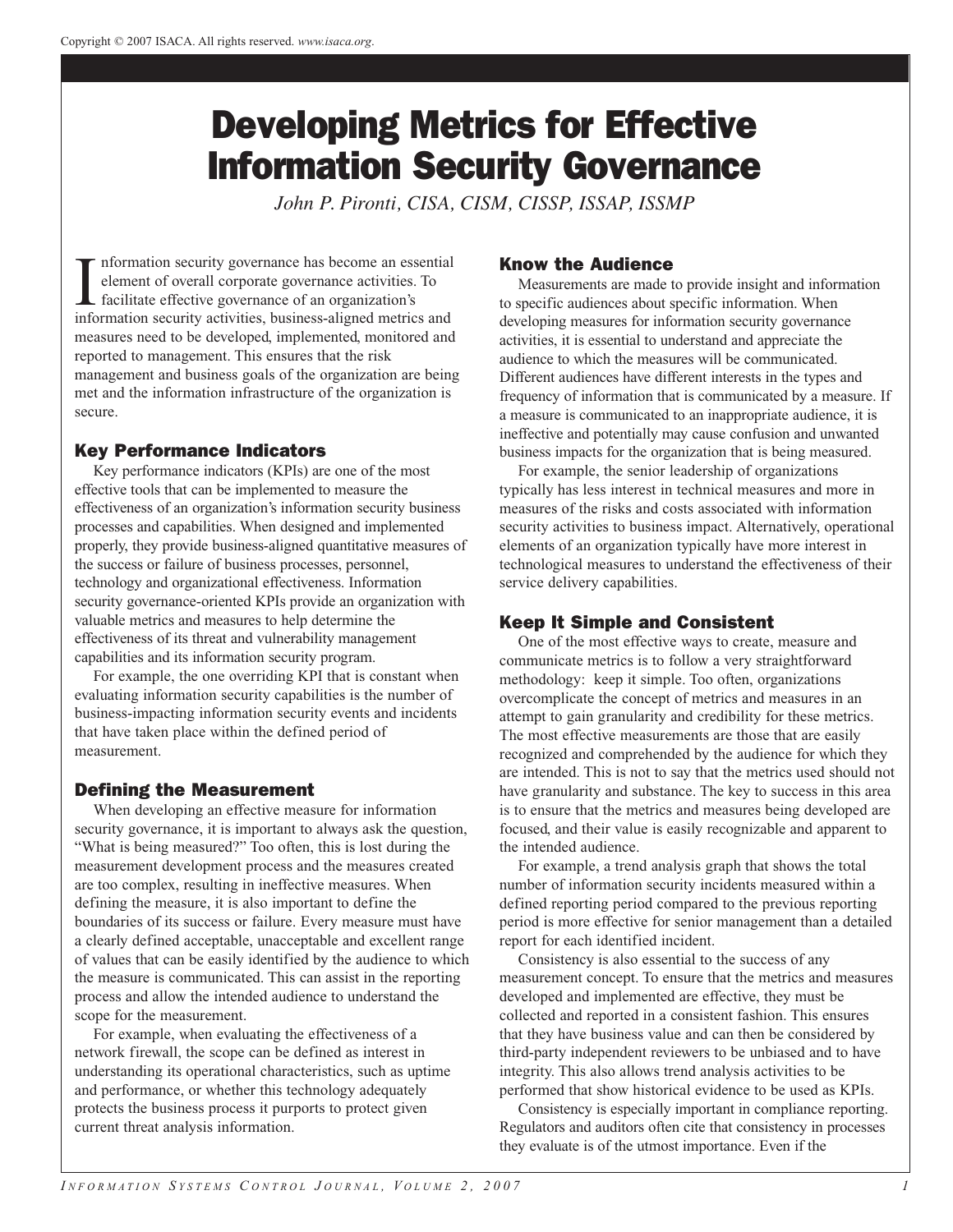organization is acting in a less-than-ideal fashion, if it is doing so consistently, this is considered a positive point, because the organization can then improve its activities consistently as well. The measures that will become the KPIs for these reviews must be consistent in their development, implementation and reporting to be utilized by external parties for demonstrating compliance to policies and/or regulations.

For example, access control logs for critical information infrastructure elements are reviewed weekly, and inconsistencies or anomalies are documented and reported to business process owners in a timely manner.

#### Business Goal Alignment

When developing metrics and measures, it is important to align them to the business goals of the organization. An effective metric or measure must provide a benefit to the business it supports. When developing a framework of metrics and measures, it is important to work with business leadership and process owners to understand their business processes, and what is important and vital to their success.

One of most effective ways to accomplish this is to use process flow diagrams and business intelligence tools to produce visual representations of business processes and activities. This information allows the key areas of importance of business processes to be clearly understood. These key areas then become the focus of the measurement and metric development activities.

It is important to recognize that the motivation behind development of metrics and measures for information security governance is risk management. These metrics and measures help organizations identify where, and to what degree, their business processes and business activities are at risk. They can make appropriate risk management decisions based on this information to adequately protect the business process.

For example, availability and user experience are two KPIs that business process owners often use to assist them in their activities. Providing metrics that depict the impact of security controls on these business processes will help them make appropriate and educated risk management decisions.

#### Baseline Framework of Metrics

It is important to establish a baseline framework of metrics for which measurements will be developed, and then be willing to add or remove measurements as the threats and business requirements of the organization evolve and change. This

framework should include the people, processes, procedures, compliance activities and technology involved with information security activities. It should also include one overriding metric that is included in all categories and subcategories: the value provided by the service or control vs. its cost to the business process or organization. This cost should be presented in terms of a monetary impact to the business whenever possible, but can also be represented in the cost of labor, addition of complexity to the business process or impact on the user experience. This measure is extremely important when reporting information to management teams and business process owners since it represents information in a format they can easily recognize and understand.

For example, see the information security governance baseline framework shown in **figure 1**.

Once the baseline framework has been established, subcategories can be populated for each of the elements to account for audience- and concept-specific metrics that are developed (see the example in **figure 2**). These categories should include organizational and performance, operational and technological, business process, business value, and compliance metrics. Each of these metric categories has individual requirements and benefits to the business process owners as well as the entire organization.

#### Organizational and Performance Metrics

When developing metrics and measures to evaluate the performance and effectiveness of the information security program, it is important to make sure that the functions to be measured are well defined and easily understood. For example, it is important that the threat and vulnerability analysis function be separated from the vulnerability management and incident response function in the information security program, because the vulnerability management and incident response function has operational responsibilities while the threat analysis function typically does not.

Organizational metrics and measures should be designed to evaluate whether particular functions are meeting the business goals of the organization as well as the goals established for the information security program. Organizational goals should include specific measures of the effectiveness of a particular function in providing information infrastructure protection while still enabling the business to function efficiently and effectively. The key to organizational metrics is the assignment of goals to individual functions and the personnel associated

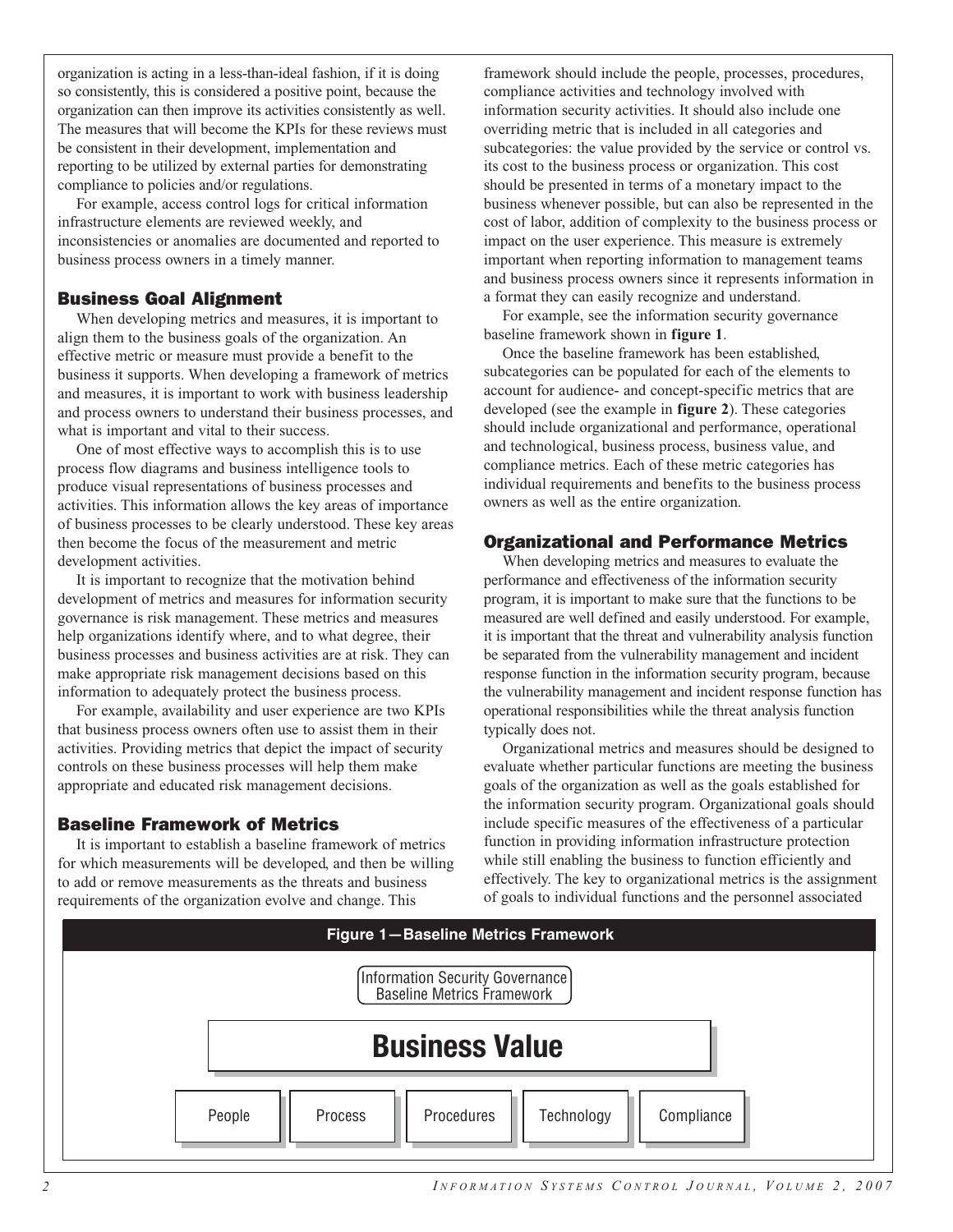

with these functions. Once these goals have been established, accurate measures of the success or failure of the function and personnel to meet these goals can be measured and utilized as a KPI.

For example, a key organizational and performance metric is to measure how effective the information security organization is at communicating information and its capabilities to the enterprise. This metric can be measured by annually polling product and program management individuals within the organization to see how much of the information that has been communicated to them over the year from the information security organization has been retained and utilized to enhance the security of the information infrastructure elements they oversee.

## Operational Metrics

Operational metrics evaluate the effectiveness and capabilities of security controls that have been designed and implemented to protect information infrastructure. All key controls (or controls that have significant value in protecting business processes) should have measurable values associated with them, or they may not be effective. Without the ability to measure the effectiveness of controls, an organization cannot mature these controls or recognize when they are no longer effective.

Operational metrics are typically associated with the effectiveness of the controls that are being used and their impact on business activities. These measures can range from personnel effectiveness to the performance and health of equipment utilized in the control framework. Operational metrics should also include measures that gauge the ability for the operational elements of the organization to introduce countermeasures and new controls to counteract evolving and emerging information security threats.

An example would be the number of information securityrelated malicious activities for which an intrusion detection or security event monitoring system accurately accounted within the measurement period.

## Technological Metrics

Technological metrics provide insight into the effectiveness of technological controls that are deployed. Information security technology is an essential tool that is often utilized as a risk management control within an organization. The attack methods that technological adversaries utilize to compromise an information infrastructure is constantly evolving and maturing. It is important to measure the effectiveness of the technology, as it has been deployed on a regular basis to ensure that it is still effectively providing the intended protective capability to the organization or business process.

An example would be the number of spam messages that a spam e-mail filtering tool was successfully able to block in a given period of measurement.

# Business Process Metrics

Business process metrics associated with information security governance are related to the impact of information security activities on the success or failure of a particular business process, as well as the business activities of the organization as a whole. To understand what measures to implement to effectively monitor the information security controls associated with business monitoring, the business model or process and its associated threats must first be understood.

The most effective way to understand the business process that is being measured, the effectiveness of the controls that it utilizes and its potential threats is to create visual process flow representations of the business process and its dependencies. These flows allow the data that it utilizes to be easily tracked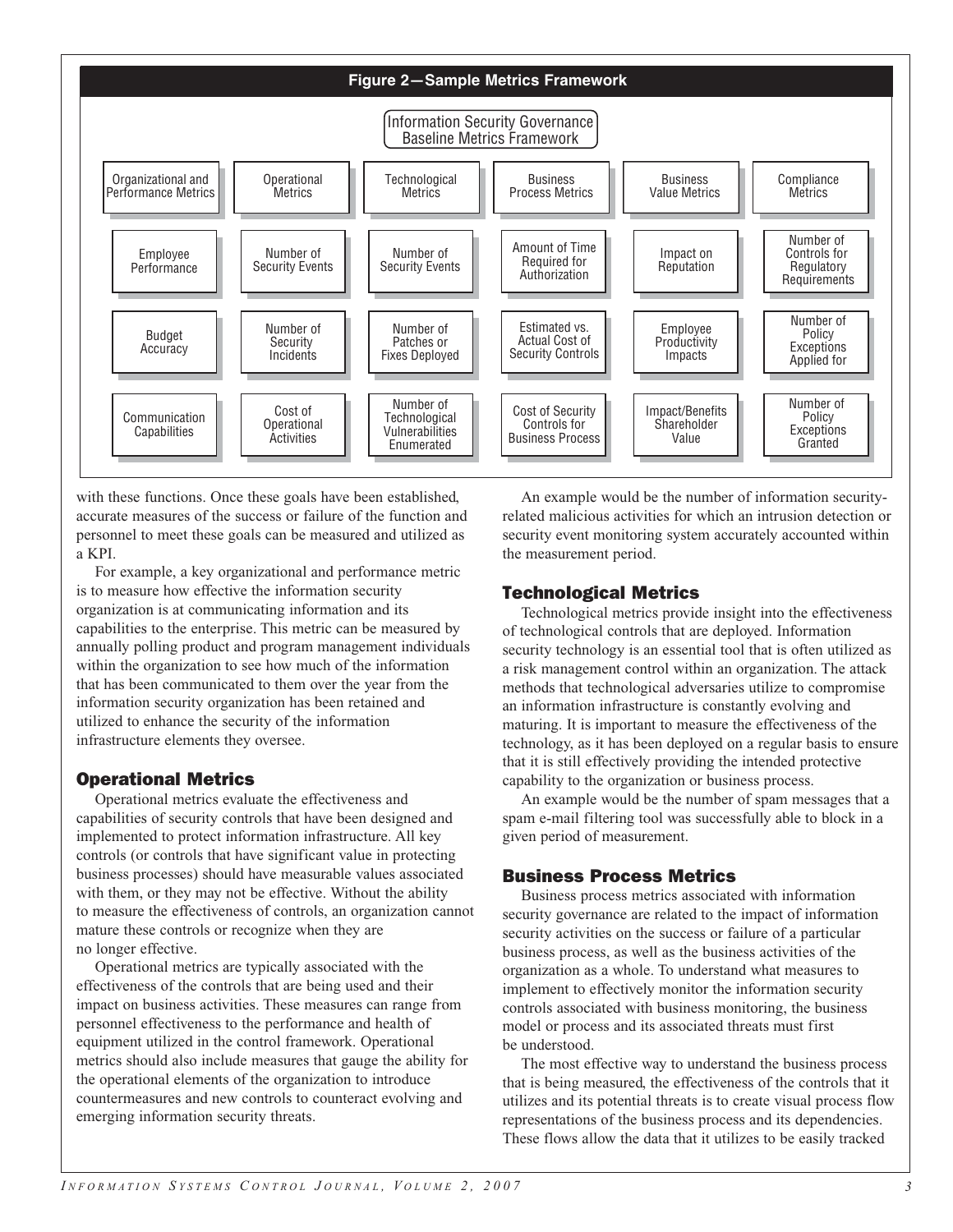as they pass through the business process. They also establish behavior patterns for data-related activities, which can be monitored for anomalous activities that can represent threats. Most important, it will allow the viewer to easily relate the business value and benefits of the business process to the organization.

When presenting information associated with business process metrics to business management, it is important to represent these values in currency valuations whenever possible. Since most business managers are interested in profit and loss activities, this is the most effective way of communicating the significance of the measures to them. This also allows risk management investment decisions to be made more easily, since the return on investment can be more easily calculated.

An example would be the estimated vs. actual material and operational costs associated with the introduction of strong authentication or complex passwords into a customer selfservice web environment.

## Business Metrics

Business metrics represent the direct impact of information security activities on the business. These metrics speak to macrolevel areas that represent external and internal perceptions as well as actual activities that have a direct impact on the performance and success of the organization. Business metrics are typically the areas in which business leaders are most interested and focused. These metrics typically have a direct correlation to shareholder value, market perception and, most important, the profit and loss of the organization. To develop appropriate business metrics associated with information security activities, it is important to interact with the members of the organization's leadership team to understand the areas that they are most interested in tracking and measuring. This ensures that expectations are being met and the reports that are generated are most effectively utilized.

An example would be the number of negative public media items associated with information security that have been published about the organization.

## Compliance Metrics

The measurement of controls associated with compliance activities has become a key area of interest for many organizations. Regulation has caused many new controls and information infrastructure protection concepts to be introduced into business processes. Regulators and auditors are interested in ensuring that these controls are effective in protecting physical and logical assets within an information infrastructure, as well as meeting regulatory and compliance requirements. To satisfy regulatory agencies and auditors, it is important to identify with them the specific information security-related controls that they are interested in and then provide them with measures of the effectiveness of these controls. This allows an organization to minimize the impact of regular audit activities by having consistent reports and measures that they can provide to these individuals and organizations to demonstrate their current state of compliance.

An example would be the time elapsed between the recognition that an employee's access to an information resource is no longer authorized and the time his/her access to this resource has been revoked.

## Meaningful Reporting

Metrics are only an effective tool if they are accurate in their measurements and beneficial to the organization. Meaningful reporting is the key to the success of any metric framework or solution. If the metrics and their value are not easily understood and digested by the intended audience, they are considered ineffective and are viewed negatively.

Different audiences have different requirements and varying interests in the measurements that are gathered and reported. By aligning reporting strategies to the various types of metrics themselves, there is a higher probability of utilization by the intended audience. For instance, a business process owner is most interested in the impact of information security controls on the business process, but is less interested in the technical or operational elements of the controls themselves.

A tiered reporting model is an effective way of presenting information to different audiences within an organization. At the top tier, senior leadership is most interested in high-level, risk-oriented information that provides insight into costs and benefits associated with information security activities and information infrastructure protection.

The middle tier is most likely focused on communicating information to business process owners and managers. These individuals are typically most interested in measures of effectiveness for controls that have been put in place, as well as their impacts on the ability of the business process to operate efficiently.

The lowest tier of the model typically includes operational elements for stakeholders who are interested in understanding the details of the measures and their associated outputs. These individuals are typically charged with the operation of the controls and are most interested in ensuring that defined controls have been implemented appropriately and are functioning within established boundaries.

Trend analysis is an important element of effective reporting of metrics (see the example in **figure 3**). It is important to provide baselines for the established measurements and then present the results of the newly generated measurement activities compared to these baselines. This allows the organization or the individual reviewing the reports to understand whether the information security capabilities being supplied are providing positive or negative business value to the organization or business process over a period of time.

# Benchmark Reporting

Management and leadership teams often request that reports be presented to them that benchmark the performance of their organization to the performance of peers and competitors in the same industries. The information used to provide this reporting can be gathered through publicly available surveys, individual data-gathering activities, or analysts or third-party consultants. The most effective way of representing these data is the use of radar or "spider" charts, which map key data points of an organization and then overlay the data points gathered about other organizations or industry benchmarks.